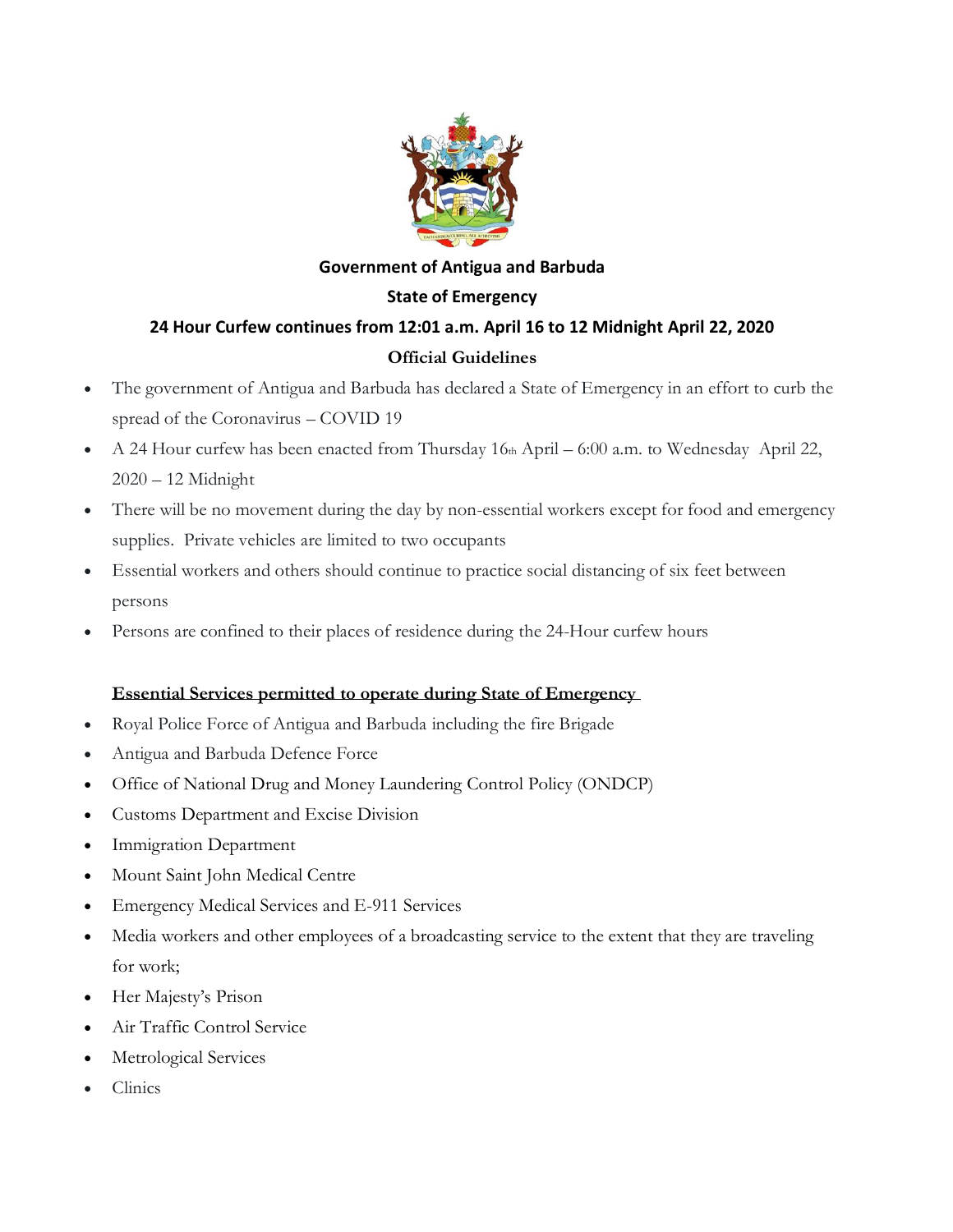- Pharmacies
- Provision of healthcare services and residential care services
- Residential or elderly care facilities and establishments
- Antigua Public Utilities Authority (Electricity and Water and Telecommunications); other Water Service and Telecommunication Service Providers
- Assigned Volunteers
- Antigua and Barbuda Port Authority
- Brokers and Shipping agents
- Antigua and Barbuda Airport Authority
- Businesses licensed to provide private security services
- National Office of Disaster Services
- Commercial Banks and Credit Unions to the extent required to facilitate ongoing automatic banking services
- All Members of Parliament
- The Treasury Department, as determined by the Accountant General
- The Inland Revenue Department, as determined by the Commissioner of Inland Revenue
- National Solid Waste Management Authority
- Healthcare workers and employees of allied health care services
- LIAT 1974 Ltd.
- Fuel Manufactures/Distributors (WIOC, RUBIS)
- Private Doctors/Veterinarians
- Lawyers providing legal services to clients at police station and at the Magistrates' Court
- Critical Construction workers approved by the Cabinet to include BHM, Meridian Construction Company, CCECC and WIOC
- Businesses involved in logistics
- Hotels/Villas & Ancillary Staff operating on a limited scale (no gaming rooms, spas, gyms, tennis courts and other recreational services are allowed; in room dining only)

**Select businesses will be allowed to operate between the recommended hours with strict adherence to the established social distancing regime. These businesses shall operate between the hours of 7 a.m. to 12 noon (Only 2 persons are allowed in private vehicles and must have valid reasons for being in public)**

Fish and Meat Markets, Abattoirs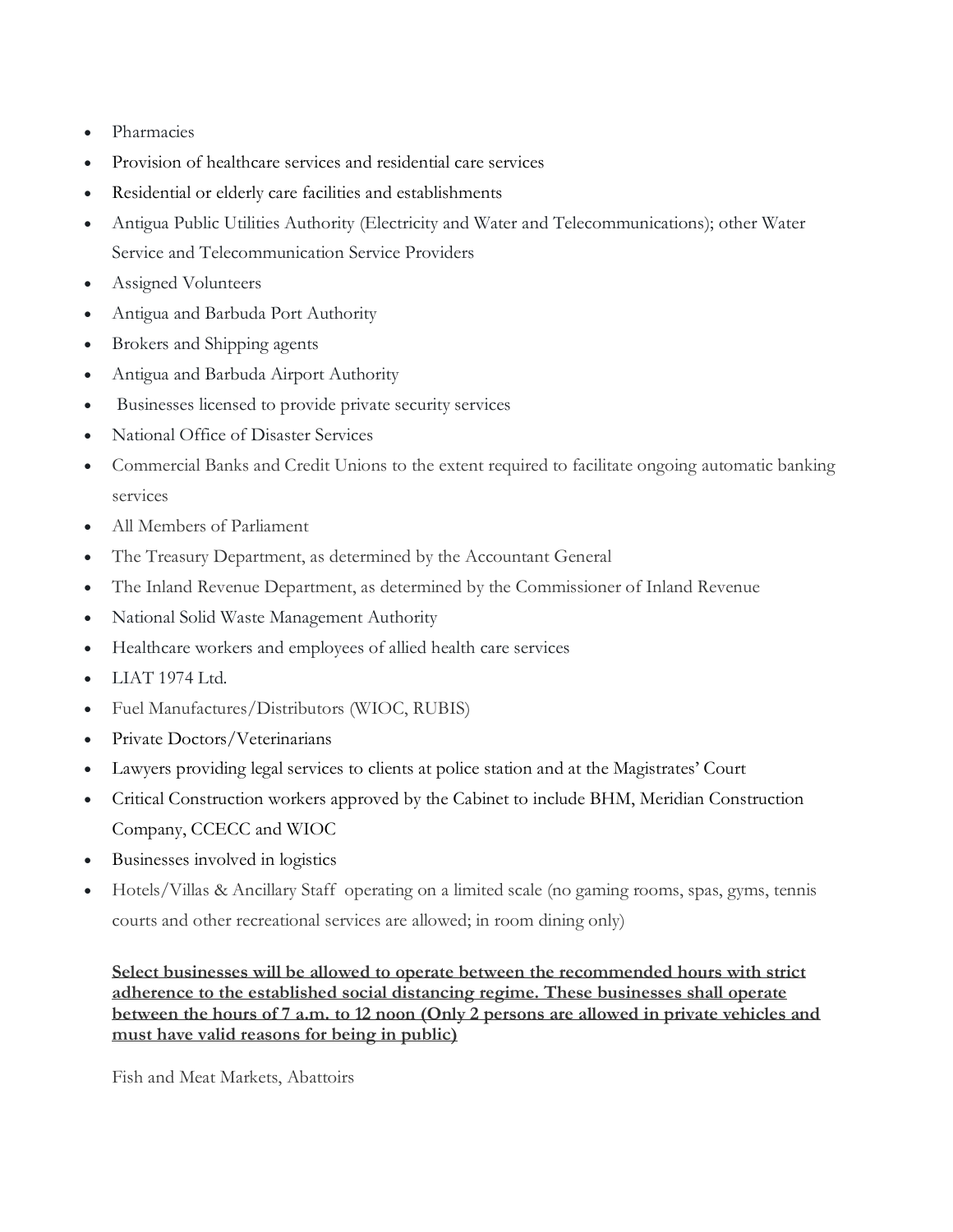Vending of agricultural produce

Registered livestock and vegetable farmers are permitted to be at their farms between the hours of 4:00 a.m. and 6:00 p.m.

Licensed fishermen are permitted to operate during the curfew period between the hours of 2:00 a.m. and 6:00 p.m.

Critical Cleaning Services, Sanitation workers

Gas Stations

Wholesale or retail grocery stores, bakeries, supermarkets and community shops

Authorized Delivery Services of necessities (food, groceries, medicine, water, fuel)

Banking Institutions licensed under the Banking Act 2015

Credit Unions

Money gram and Wester Union Money Transfer Services for the purpose of **receiving moneys only**

Licensed Insurance Companies and Insurance Agents

Hardware Stores, Contractors and Construction businesses and their workmen

Landscape businesses and businesses engaged in maintenance of the physical environment

Marine Services

Auto mechanics

Auto Parts sales (on delivery basis only)

Public transportation services are permitted to operate during the curfew period from 6:00 a.m. to 7:00 p.m. provided the operator of the public transport and the passengers wear a face mask/covering and the passengers are seated in a staggering formation with one person in every row that would normally accommodate 2 persons and no more than 2 persons in the back seat.

**Employees of the public service who are not employed in the provision of essential services are permitted to work during the curfew period based on the instructions of the Permanent Secretary of the Department or Division**

**Employees of Statutory Bodies will operate under the instructions of the Director or Chairman of the Board of the Statutory Body**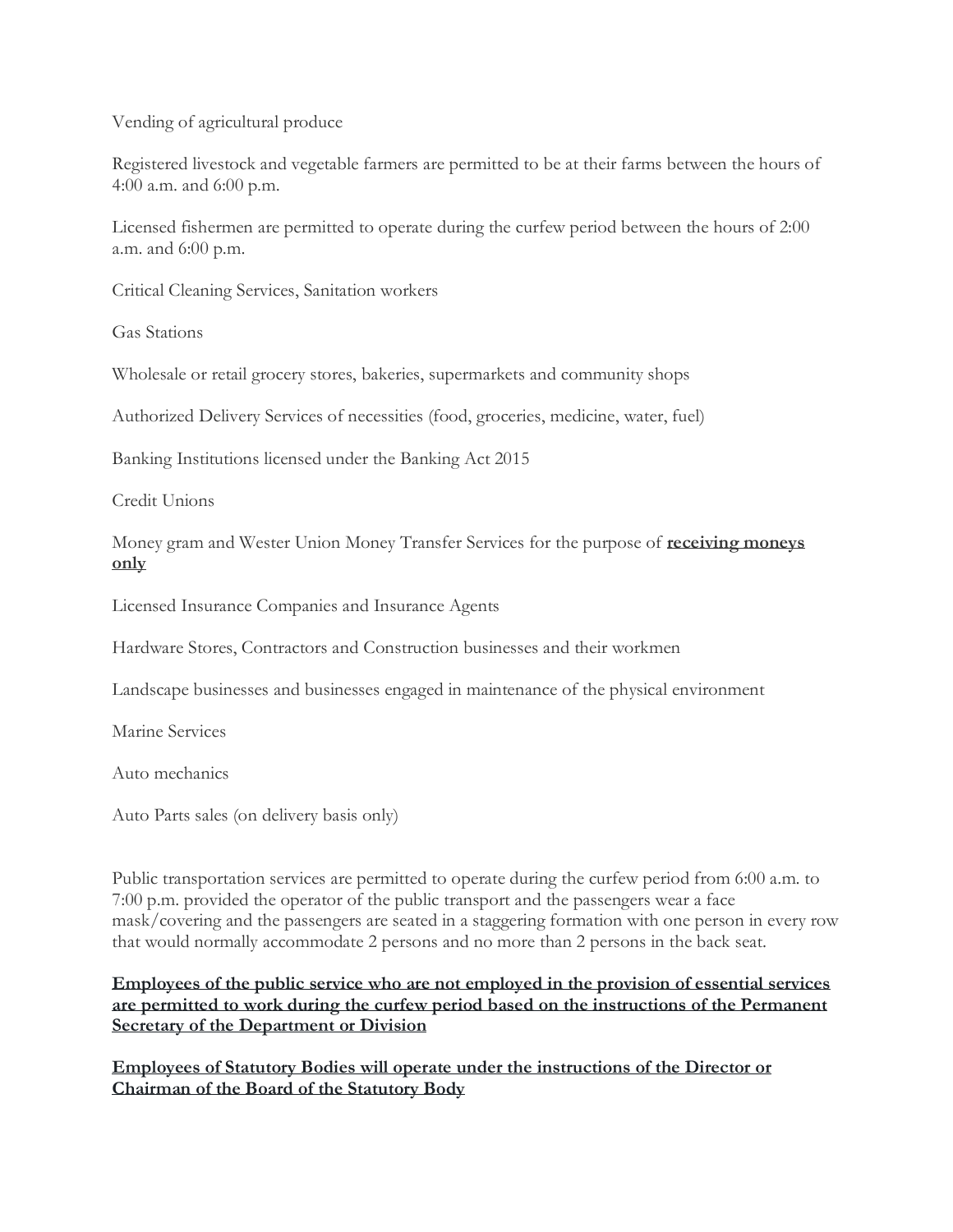**All Permanent Secretaries within the civil service, and the Directors and Chairmen of Board of the Statutory Bodies shall encourage and support employees in working from home to the extent that this is possible.**

**All courts will function under the guidance of the Chief Justice/Chief Magistrate All beaches are closed for the duration of the curfew period**

#### **Important instructions:**

- **Under the State of Emergency, persons must remain in the confines of their homes**
- **Every business permitted under the State of Emergency regulations to operate during the curfew period shall observe the social distancing protocols as follows:-**
	- **-** Ensure that all customers and staff maintain physical distancing of no less than six (6) feet in or around their business;
	-
	- **-** determine the number of persons that may be permitted in the establishment at any one time by permitting one person for every fifty square feet of store space;
	- **-** place distance markers at six feet interval showing where persons are permitted to stand at a check out point;
	- **-** place distance markers at six feet interval to show where persons are permitted to stand while waiting outside of the establishment;
	- **-** In addition to social distancing, owners of businesses permitted operate during the curfew period shall ensure that there is a sanitizing station available at the entry to the business and sanitary procedures are observed by all customers.

**No person is permitted to be in any motor vehicle, supermarket, market, or in any street or in any public place without wearing a face mask/covering** 

**Every person who is permitted to leave his or her residence for any portion of the curfew period must wear a face mask/covering which completely covers both the nose and the mouth of that person.**

**All Religious and Educational places of instruction or worship shall remain closed. They may however operate via electronic or virtual means.**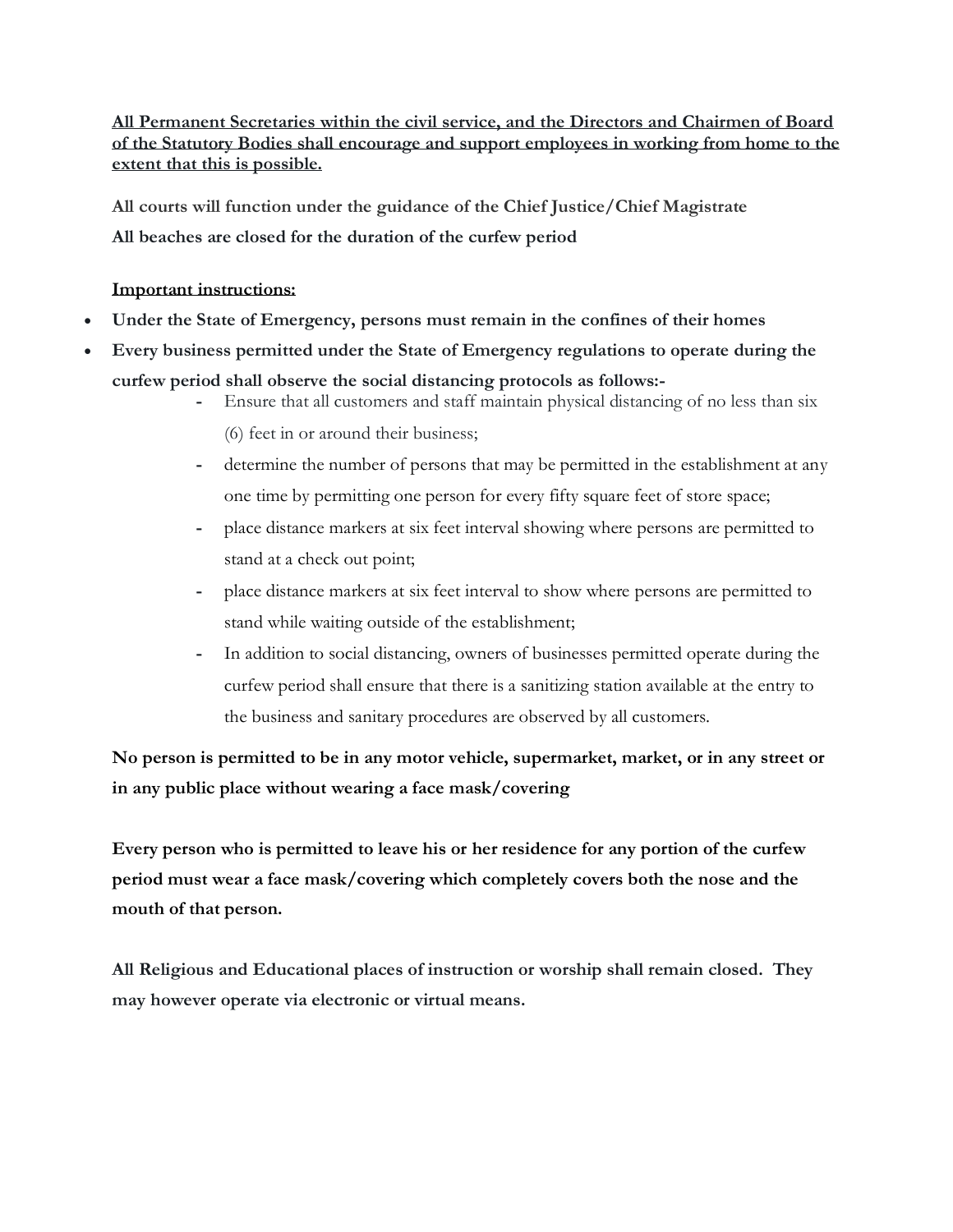## • **No person shall –**

- (a) host or attend at any private party which includes any person from outside of his or her immediate household occupant;
- (b) attend or participate in any organised sporting event or any sports stadium;
- (c) hold any banquet, ball or reception;
- (d) any social event.

## **For the duration of the curfew period –**

(a) weddings;

(b) meeting of a fraternal society, social or private club, civic organisation or association**, are** 

#### **banned.**

(c) Funerals, if held during the curfew period, must be conducted in the cemetery with no more than ten (10) mourners, the officiant, two (2) representatives from the funeral home and two (2) persons employed to work in the graveyard, all of whom shall practice social distancing and wear a face mask/covering.

# **No person shall drive any vehicle on any public or private road except for the purpose of:**

- (a) transporting someone who has a medical emergency;
- (b) going to the supermarket or any of the businesses permitted to open pursuant to this regulation;
- (c) going to an automatic banking machine within the period 7:00a.m. to 12:00p.m;
- (2) Only the driver and one other person are allowed to be in a private vehicle.

### **No person under the age of eighteen (18) years is permitted to be on any street or in any vehicle, whether a private or public transport, during the curfew period, except in the company of a parent or legal guardian.**

**A person may, during the period 7:00 a.m. to 12 noon each day, walk, jog, run, cycle or perform any other physical activity which may lawfully be carried on, provided such a person complies with the following:**

- **a. Shall do so in an open field or on the side of a public road**
- **b. May do so in the company of one other person while observing social distancing protocol**